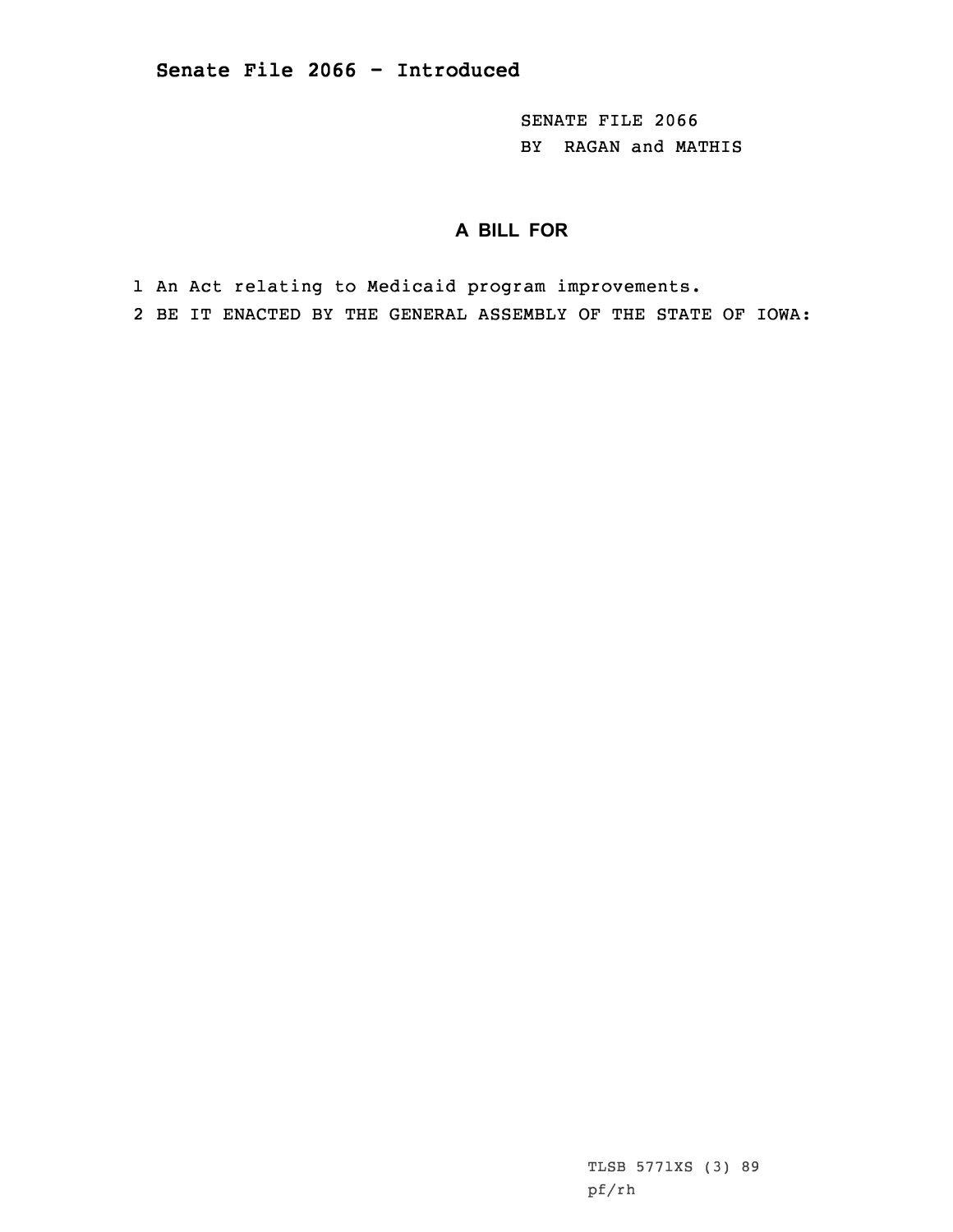1 DIVISION I 2 MEDICAID LONG-TERM SERVICES AND SUPPORTS POPULATION MEMBERS —— PROVISION OF CONFLICT-FREE SERVICES 4 Section 1. MEDICAID LONG-TERM SERVICES AND SUPPORTS POPULATION MEMBERS —— PROVISION OF CONFLICT-FREE SERVICES. The department of human services shall adopt rules pursuant to chapter 17A to ensure that services are provided under the Medicaid program to members of the long-term services and supports population in <sup>a</sup> conflict-free manner. Specifically, case management services shall be provided by independent providers and supports intensity scale assessments shall be performed by independent assessors. DIVISION II 14 MEDICAID WORKFORCE PROGRAM Sec. 2. WORKFORCE RECRUITMENT, RETENTION, AND TRAINING PROGRAMS. The department of human services shall contractually require any managed care organization with whom the department contracts under the Medicaid program to collaborate with the department and stakeholders to develop and administer <sup>a</sup> workforce recruitment, retention, and training program to provide adequate access to appropriate services, including but not limited to services to older Iowans. The department shall ensure that any program developed is administered in <sup>a</sup> coordinated and collaborative manner across all contracting managed care organizations and shall require the managed care organizations to submit quarterly progress and outcomes reports to the department. DIVISION III PROVIDER APPEALS PROCESS —— EXTERNAL REVIEW Sec. 3. MEDICAID MANAGED CARE ORGANIZATION APPEALS PROCESS —— EXTERNAL REVIEW. 1. a. <sup>A</sup> Medicaid managed care organization under contract with the state shall include in any written response to <sup>a</sup> Medicaid provider under contract with the managed care organization that reflects <sup>a</sup> final adverse determination of the

-1-

LSB 5771XS (3) 89 pf/rh 1/7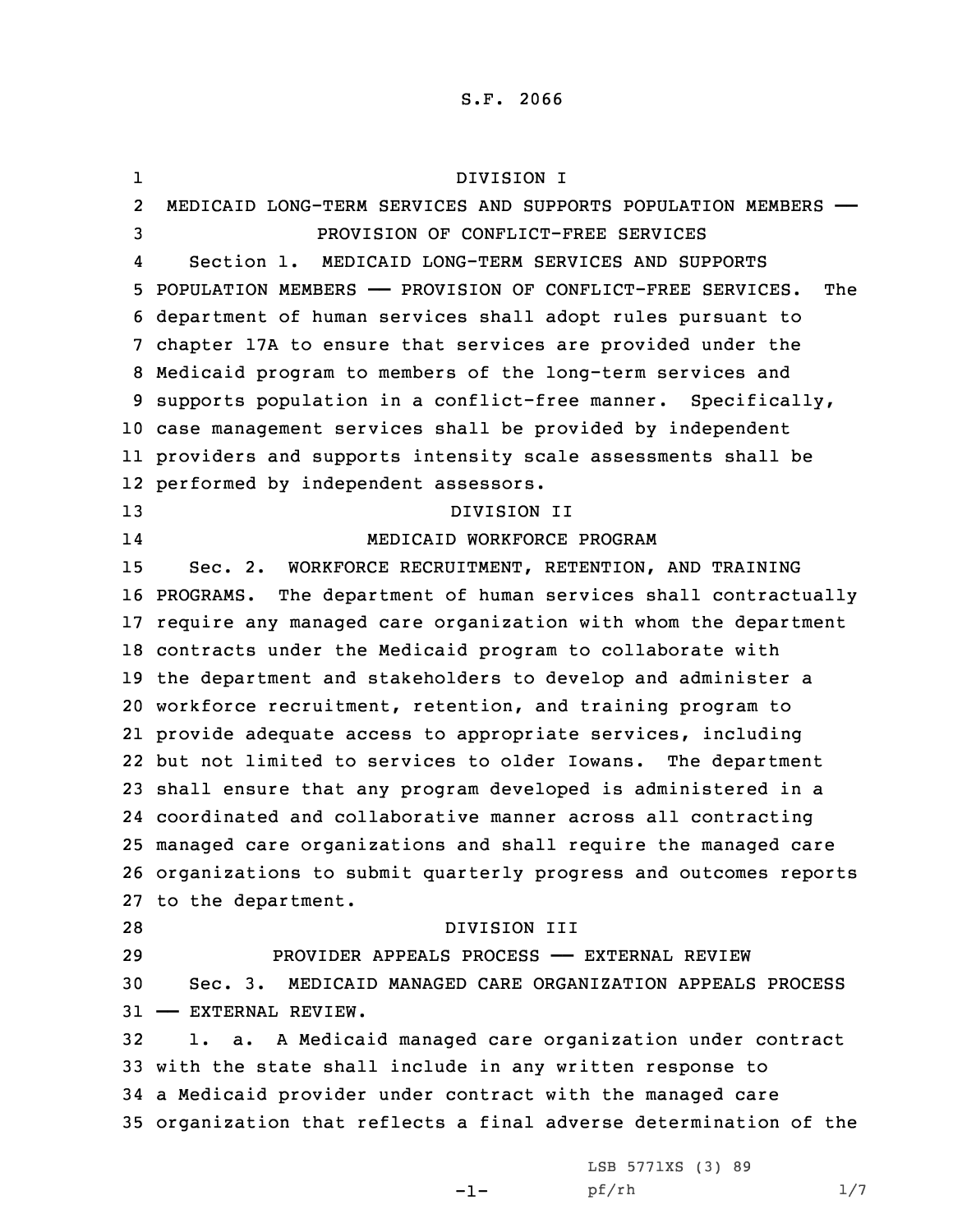## S.F. 2066

1 managed care organization's internal appeal process relative to 2 an appeal filed by the Medicaid provider, all of the following:

<sup>3</sup> (1) <sup>A</sup> statement that the Medicaid provider's internal 4 appeal rights within the managed care organization have been 5 exhausted.

6 (2) <sup>A</sup> statement that the Medicaid provider is entitled to 7 an external independent third-party review pursuant to this 8 section.

9 (3) The requirements for requesting an external independent 10 third-party review.

11 b. If <sup>a</sup> managed care organization's written response does 12 not comply with the requirements of paragraph "a", the managed 13 care organization shall pay to the affected Medicaid provider <sup>a</sup> 14 penalty not to exceed one thousand dollars.

 2. a. <sup>A</sup> Medicaid provider who has been denied the provision of <sup>a</sup> service to <sup>a</sup> Medicaid member or <sup>a</sup> claim for reimbursement for <sup>a</sup> service rendered to <sup>a</sup> Medicaid member, and who has exhausted the internal appeal process of <sup>a</sup> managed care organization, shall be entitled to an external independent third-party review of the managed care organization's final adverse determination.

22 b. To request an external independent third-party review of <sup>a</sup> final adverse determination by <sup>a</sup> managed care organization, an aggrieved Medicaid provider shall submit <sup>a</sup> written request for such review to the managed care organization within sixty calendar days of receiving the final adverse determination. c. <sup>A</sup> Medicaid provider's request for an external independent third-party review shall include all of the following:

30 (1) Identification of each specific issue and dispute 31 directly related to the final adverse determination issued by 32 the managed care organization.

33 (2) <sup>A</sup> statement of the basis upon which the Medicaid <sup>34</sup> provider believes the managed care organization's determination 35 to be erroneous.

 $-2-$ 

LSB 5771XS (3) 89 pf/rh 2/7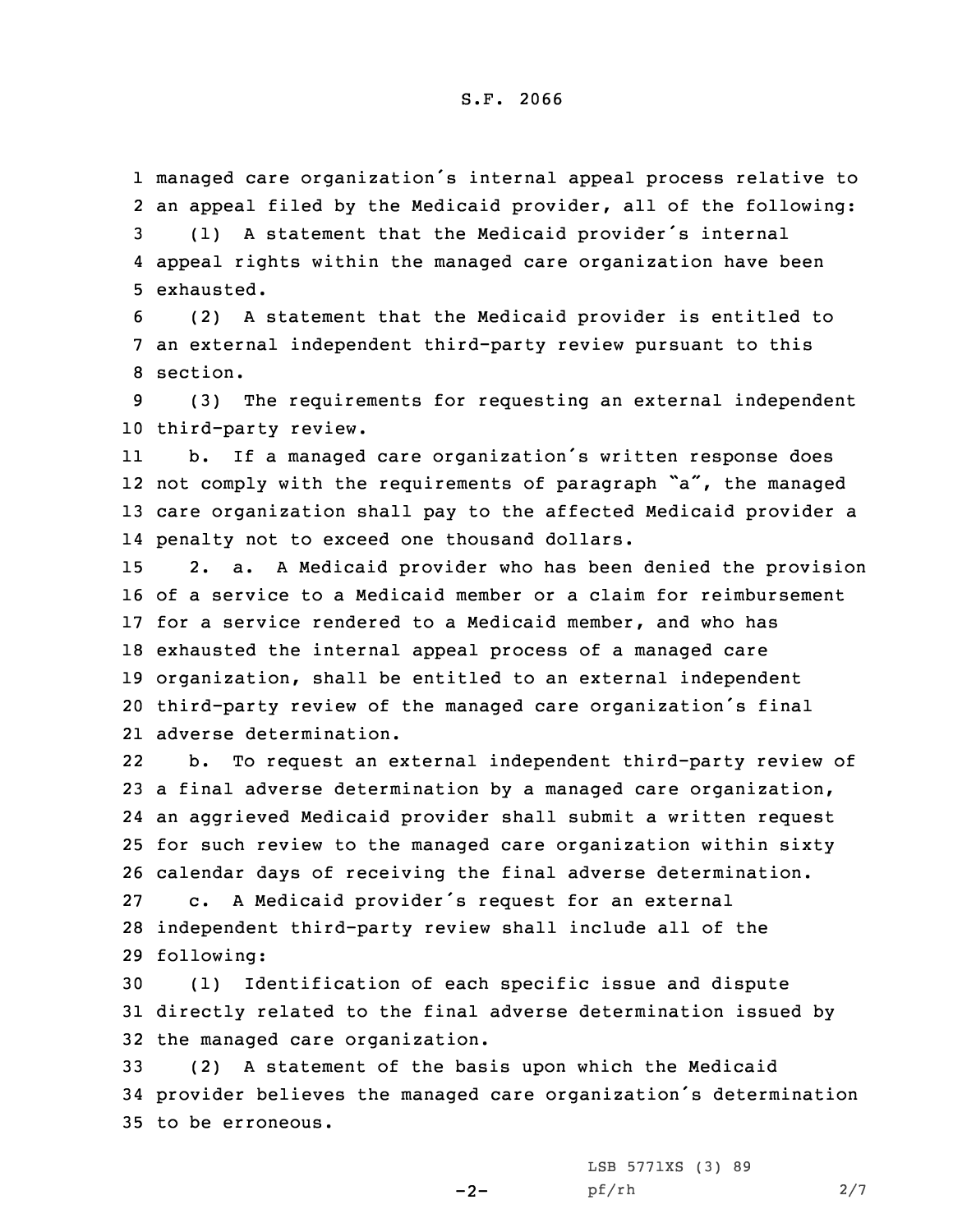1 (3) The Medicaid provider's designated contact information, 2 including name, mailing address, phone number, fax number, and 3 email address.

4 3. a. Within five business days of receiving <sup>a</sup> Medicaid <sup>5</sup> provider's request for an external independent third-party 6 review pursuant to this subsection, the managed care 7 organization shall do all of the following:

<sup>8</sup> (1) Confirm to the Medicaid provider's designated contact, 9 in writing, that the managed care organization has received the 10 request for review.

11 (2) Notify the department of the Medicaid provider's 12 request for review.

13 (3) Notify the affected Medicaid member of the Medicaid 14 provider's request for review, if the review is related to the 15 denial of <sup>a</sup> service.

16 b. If the managed care organization fails to satisfy the 17 requirements of this subsection, the Medicaid provider shall 18 automatically prevail in the review.

 4. a. Within fifteen calendar days of receiving <sup>a</sup> Medicaid provider's request for an external independent third-party review, the managed care organization shall do all of the following:

23 (1) Submit to the department all documentation submitted 24 by the Medicaid provider in the course of the managed care <sup>25</sup> organization's internal appeal process.

<sup>26</sup> (2) Provide the managed care organization's designated 27 contact information, including name, mailing address, phone 28 number, fax number, and email address.

29 b. If <sup>a</sup> managed care organization fails to satisfy the 30 requirements of this subsection, the Medicaid provider shall 31 automatically prevail in the review.

 5. <sup>A</sup> request for an external independent third-party review shall automatically extend the deadline to file an appeal for <sup>a</sup> contested case hearing under chapter 17A, pending the outcome of the external independent third-party review, until thirty

 $-3-$ 

LSB 5771XS (3) 89 pf/rh 3/7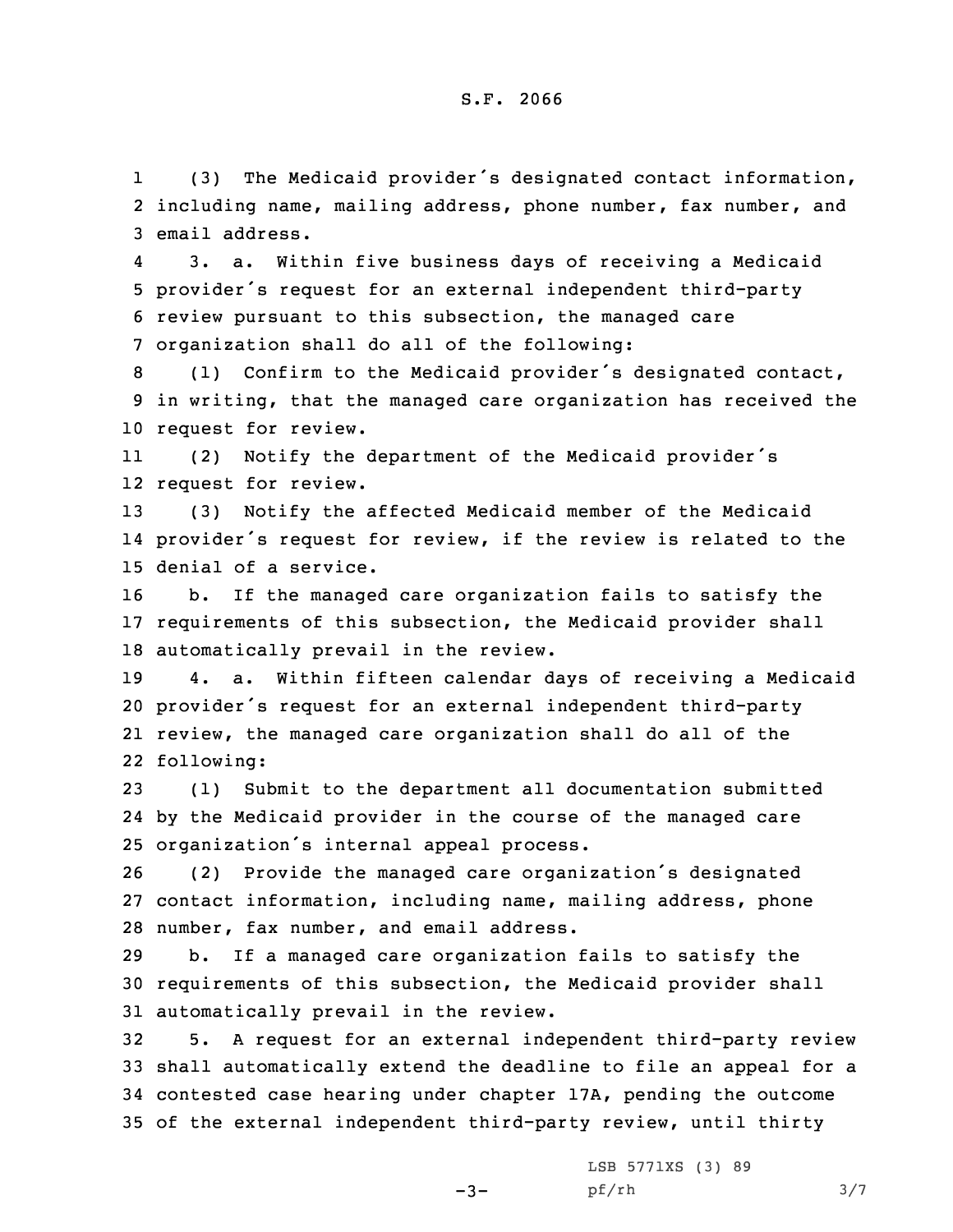1 calendar days following receipt of the review decision by the 2 Medicaid provider.

3 6. Upon receiving notification of <sup>a</sup> request for an external 4 independent third-party review, the department shall do all of 5 the following:

6 a. Assign the review to an external independent third-party 7 reviewer.

8 b. Notify the managed care organization of the identity of 9 the external independent third-party reviewer.

 c. Notify the Medicaid provider's designated contact of the identity of the external independent third-party reviewer. 12 7. The department shall deny <sup>a</sup> request for an external independent third-party review if the requesting Medicaid provider fails to exhaust the managed care organization's internal appeal process or fails to submit <sup>a</sup> timely request for an external independent third-party review pursuant to this 17 section.

 8. a. Multiple appeals through the external independent third-party review process regarding the same Medicaid member, <sup>a</sup> common question of fact, or the interpretation of common applicable regulations or reimbursement requirements may be combined and determined in one action upon request of <sup>a</sup> party in accordance with rules and regulations adopted by the department.

 b. The Medicaid provider that initiated <sup>a</sup> request for an external independent third-party review, or one or more other Medicaid providers, may add claims to such an existing external independent third-party review request following the exhaustion of any applicable managed care organization internal appeal process, if the claims involve <sup>a</sup> common question of fact or interpretation of common applicable regulations or reimbursement requirements.

33 9. Documentation reviewed by the external independent 34 third-party reviewer shall be limited to documentation 35 submitted pursuant to subsection 4.

 $-4-$ 

LSB 5771XS (3) 89 pf/rh 4/7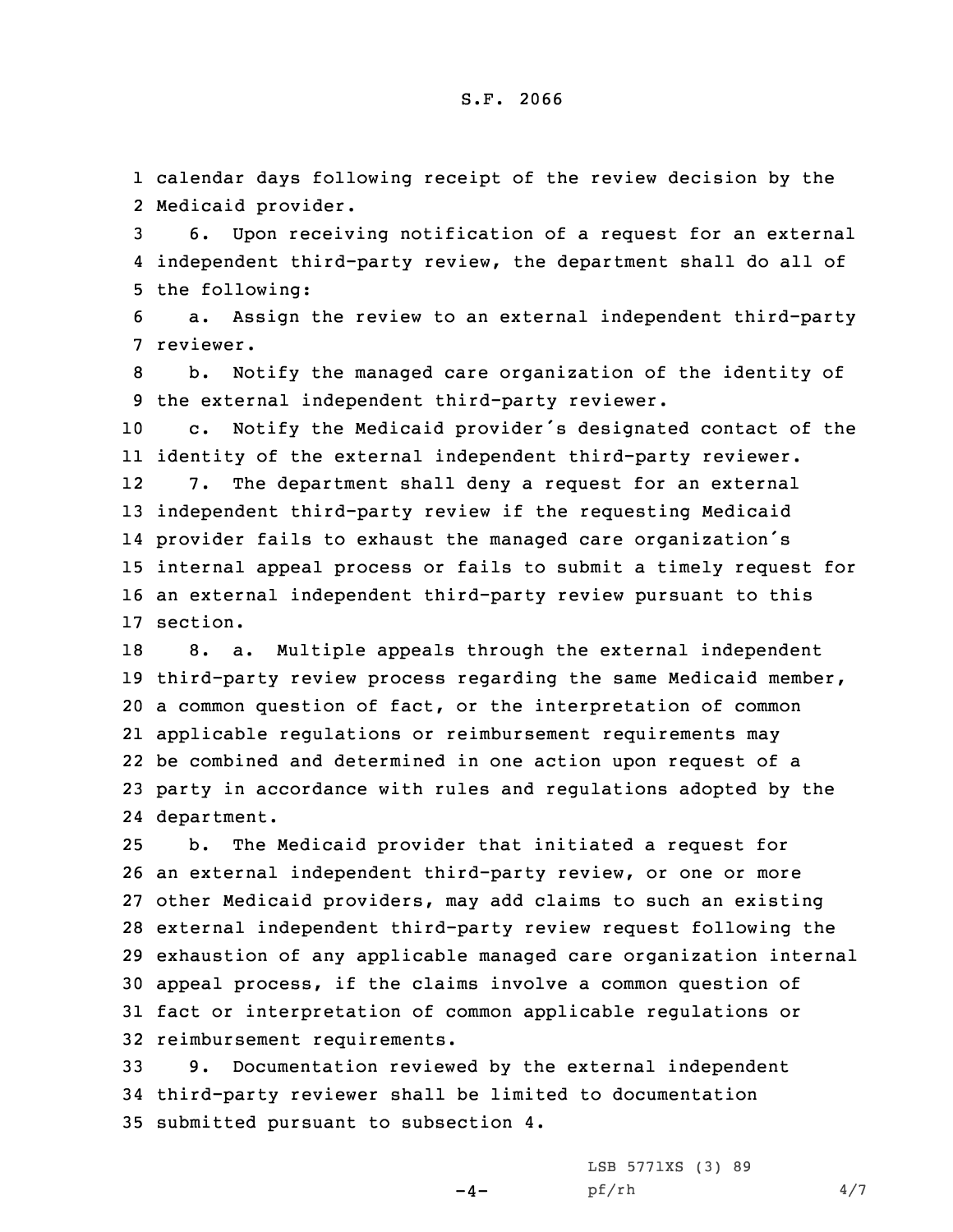1 10. An external independent third-party reviewer shall do 2 all of the following:

3 a. Conduct an external independent third-party review 4 of any claim submitted to the reviewer pursuant to this 5 subsection.

 b. Within thirty calendar days from receiving the request for an external independent third-party review from the department and the documentation submitted pursuant to subsection 4, issue the reviewer's final decision to the Medicaid provider's designated contact, the managed care organization's designated contact, the department, and the affected Medicaid member if the decision involves <sup>a</sup> denial of service. The reviewer may extend the time to issue <sup>a</sup> final decision by up to fourteen calendar days upon agreement of all parties to the review.

 11. The department shall enter into <sup>a</sup> contract with an external independent review organization that does not have <sup>a</sup> conflict of interest with the department or any managed care organization to conduct the external independent third-party reviews under this section.

21 a. <sup>A</sup> party, including the affected Medicaid member or Medicaid provider, may appeal <sup>a</sup> final decision of the external independent third-party reviewer in <sup>a</sup> contested case proceeding in accordance with chapter 17A within thirty calendar days from receiving the final decision. <sup>A</sup> final decision in <sup>a</sup> contested case proceeding is subject to judicial review.

 b. The final decision of an external independent third-party reviewer conducted pursuant to this section shall also direct the nonprevailing party to pay an amount equal to the costs of the review to the external independent third-party reviewer. Any payment ordered pursuant to this subsection shall be stayed pending any appeal of the review. If the final outcome of any appeal is to reverse the decision of the external independent third-party reviewer, the nonprevailing party shall pay the costs of the review to the external

 $-5-$ 

LSB 5771XS (3) 89  $pf/rh$  5/7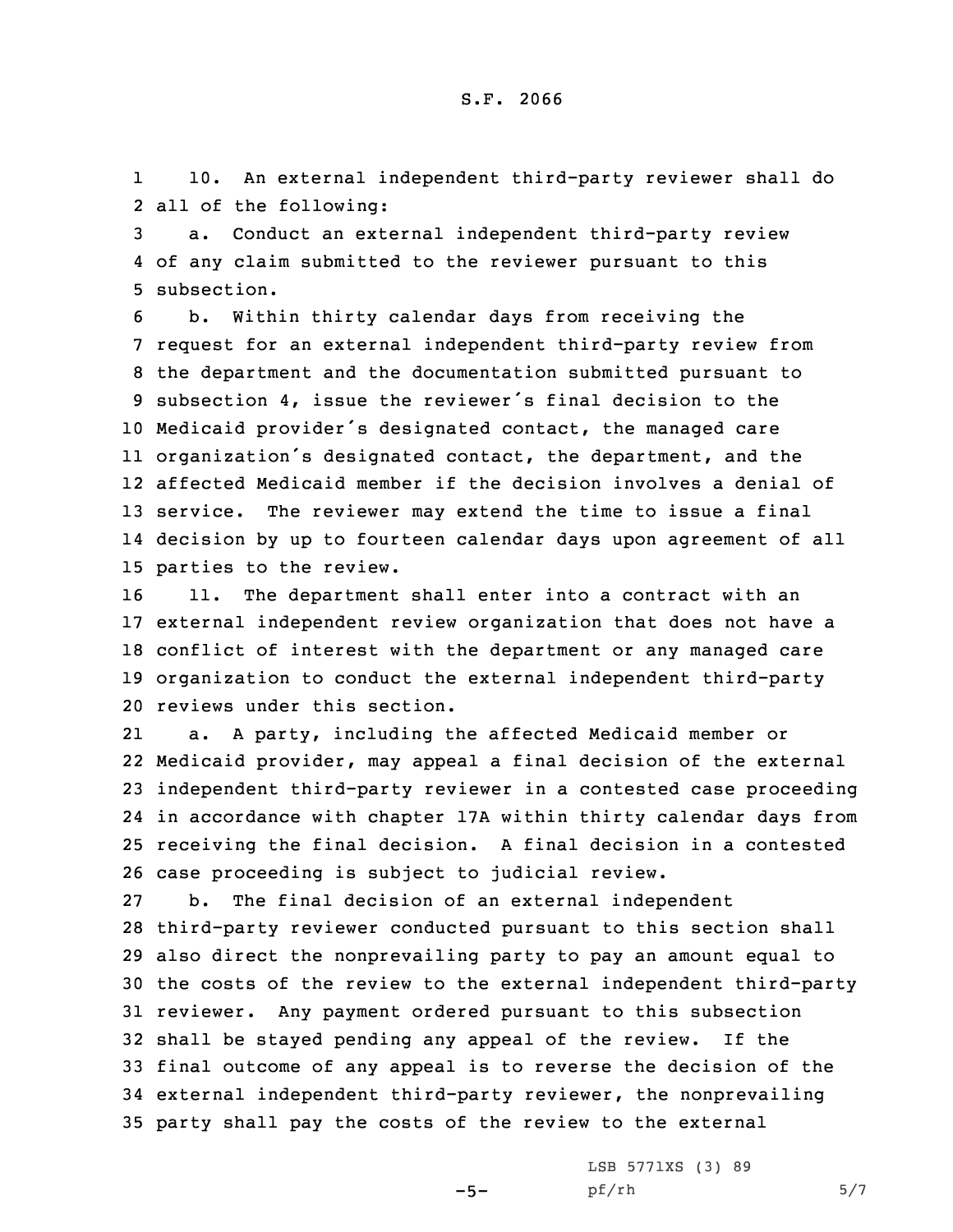independent third-party reviewer within forty-five calendar days of entry of the final order. DIVISION IV 4 UNIFORM, SINGLE CREDENTIALING Sec. 4. MEDICAID PROGRAM —— USE OF UNIFORM AUTHORIZATION CRITERIA AND SINGLE CREDENTIALING VERIFICATION ORGANIZATION. The department of human services shall develop uniform authorization criteria for, and shall utilize <sup>a</sup> request for proposals process to procure, <sup>a</sup> single credentialing verification organization to be utilized by the state in credentialing and recredentialing providers for both the Medicaid managed care and fee-for-service payment and delivery systems. The department shall contractually require all Medicaid managed care organizations to apply the uniform authorization criteria and to accept verified information from the single credentialing verification organization procured by the state, and shall contractually prohibit Medicaid managed care organizations from requiring additional credentialing information from <sup>a</sup> provider in order to participate in the Medicaid managed care organization's provider network. 21 EXPLANATION 22 **The inclusion of this explanation does not constitute agreement with the explanation's substance by the members of the general assembly.** 24 This bill relates to Medicaid program improvements. Division <sup>I</sup> of the bill requires the department of human services (DHS) to adopt administrative rules to ensure that services are provided to the Medicaid long-term services and supports population in <sup>a</sup> conflict-free manner. Specifically, the bill requires that case management services shall be provided by independent providers and that the supports intensity scale assessments are performed by independent assessors. Division II of the bill requires DHS to contractually

34 require any Medicaid managed care organization (MCO) to 35 collaborate with DHS and stakeholders to develop and administer

 $-6-$ 

LSB 5771XS (3) 89 pf/rh 6/7